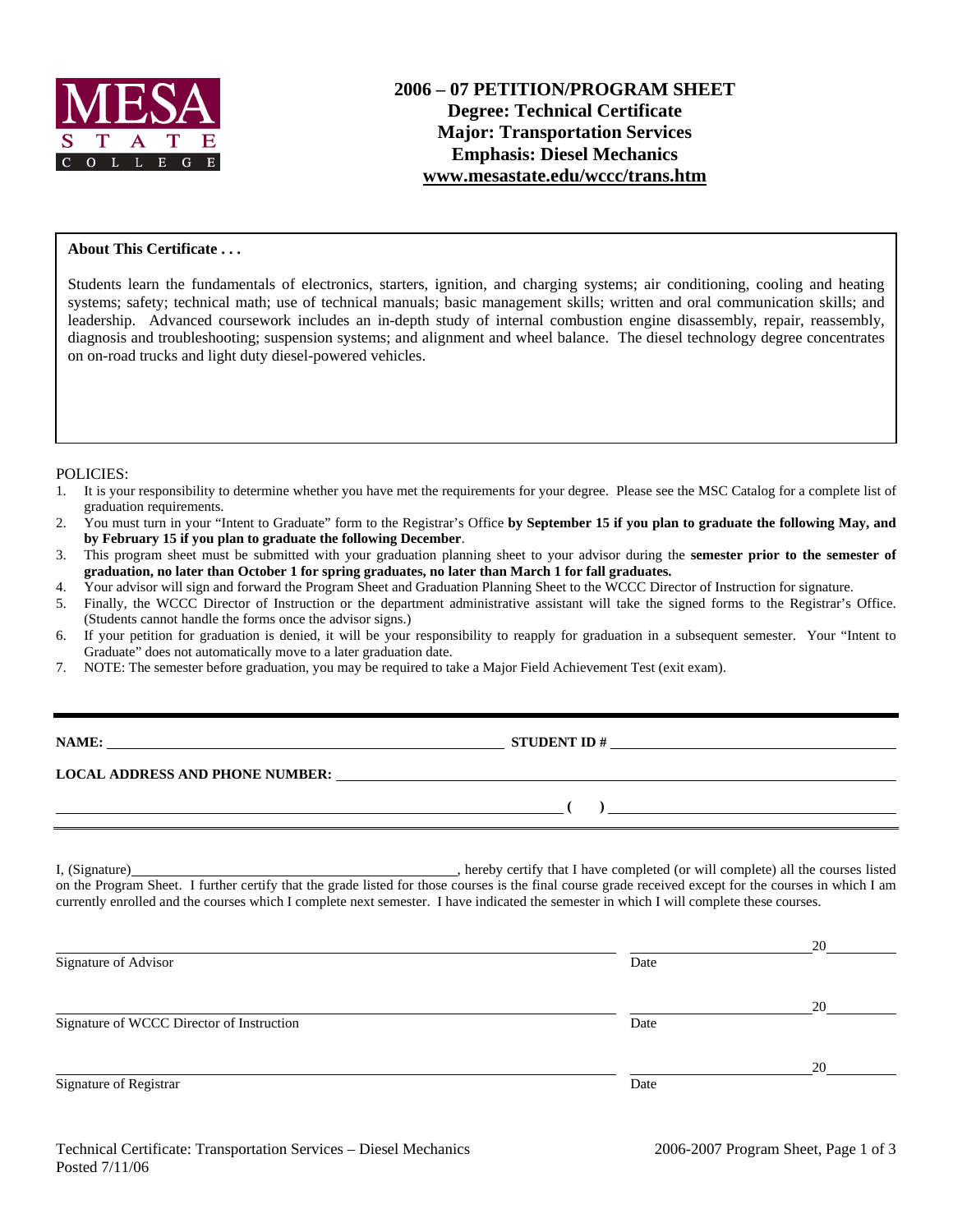- A cumulative grade point average of 2.0 or higher must be maintained for all courses taken and a "C" or better must be achieved
- in each course which comprises the area of emphasis or specialization for TSTA, TSTC, TSTD, and TSTG.
- It is recommended that students work closely with a faculty advisor when selecting appropriate courses and scheduling classes.

## **Technical Certificate: Transportation Services – Diesel Mechanics** (40 Semester Hours)

| Course                                                                                                        | No. | Credit         | Grade | Term | Year | Trns/Subs                                                                                                                  | Course      | No.  | Credit                  | Grade | Term | Year | Trns/Subs |
|---------------------------------------------------------------------------------------------------------------|-----|----------------|-------|------|------|----------------------------------------------------------------------------------------------------------------------------|-------------|------|-------------------------|-------|------|------|-----------|
| <b>TSTC</b>                                                                                                   | 100 | $\mathbf{1}$   |       |      |      |                                                                                                                            | TSTC        | 180  |                         |       |      |      |           |
| <b>TSTC</b>                                                                                                   | 101 | $\frac{2}{2}$  |       |      |      |                                                                                                                            | <b>TSTC</b> | 190  | - 1                     |       |      |      |           |
| <b>TSTC</b>                                                                                                   | 110 | $\perp$        |       |      |      |                                                                                                                            | <b>UTEC</b> | 107  | 4                       |       |      |      |           |
| <b>TSTC</b>                                                                                                   | 130 | 2              |       |      |      |                                                                                                                            | <b>UTEC</b> | 120  | $\overline{3}$          |       |      |      |           |
| <b>TSTC</b>                                                                                                   | 140 | - 1            |       |      |      |                                                                                                                            | <b>UTEC</b> | 150  | $\overline{\mathbf{3}}$ |       |      |      |           |
| <b>TSTC</b>                                                                                                   | 160 | $\frac{2}{2}$  |       |      |      |                                                                                                                            | <b>WELD</b> | 151  |                         |       |      |      |           |
| <b>TSTC</b>                                                                                                   | 170 | $\overline{1}$ |       |      |      |                                                                                                                            | <b>WELD</b> | 151L | 2                       |       |      |      |           |
| <b>TSTC</b>                                                                                                   | 171 | $\frac{2}{2}$  |       |      |      |                                                                                                                            |             |      |                         |       |      |      |           |
|                                                                                                               |     |                |       |      |      |                                                                                                                            |             |      |                         |       |      |      |           |
|                                                                                                               |     |                |       |      |      | Restricted Electives, Choose 13 semester hours from: Choose 13 semester hours from TSTA 245, TSTA 265, TSTA 287, TSTD 177, |             |      |                         |       |      |      |           |
| TSTD 215, TSTD 265, TSTD 275, TSTD 285, TSTG 135, TSTG 140, TSTG 170, TSTG 175, TSTG 195, TSTG 240, TSTG 270, |     |                |       |      |      |                                                                                                                            |             |      |                         |       |      |      |           |
| UTEC 220 (Please see advisor when selecting electives.)                                                       |     |                |       |      |      |                                                                                                                            |             |      |                         |       |      |      |           |
|                                                                                                               |     |                |       |      |      |                                                                                                                            |             |      |                         |       |      |      |           |
|                                                                                                               |     |                |       |      |      |                                                                                                                            |             |      |                         |       |      |      |           |
|                                                                                                               |     |                |       |      |      |                                                                                                                            |             |      |                         |       |      |      |           |
|                                                                                                               |     |                |       |      |      |                                                                                                                            |             |      |                         |       |      |      |           |

### **Technical Certificate: Transportation Services – Diesel Mechanics Course Requirements** (40 Semester Hours)

### **Required Courses:** TSTC 100 Introduction to Transportation Services TSTC 101 Vehicle Service and Inspection TSTC 110 Engine Fundamentals TSTC 130 Electrical Fundamentals TSTC 140 Drive Train Fundamentals TSTC 160 Electrical Control Fundamentals TSTC 170 Chassis Fundamentals TSTC 171 Brake System Fundamentals TSTC 180 Fuel System Fundamentals TSTC 190 Climate Control Fundamentals UTEC 107 Math for Technology UTEC 120 Industry Safety Practices UTEC 150 Fluid Power WELD 151 Industrial Welding WELD 151L Industrial Welding Laboratory Choose 13 semester hours from the following: TSTA 245 Manual Drive Trains TSTG 135 Electrical Component Repair TSTA 265 Engine Control Services TSTG 140 Job Shop TSTA 287 Engine Performance and Emissions TSTG 170 Practical Application TSTD 177 Air Systems Repair and Service TSTG 175 Hydraulic Brake Service TSTD 215 Diesel Engine Reconditioning TSTG 195 Climate Control Service TSTD 265 Diesel Engine Controls TSTG 240 Advanced Job Shop TSTD 275 Heavy Duty Suspension TSTG 270 Advanced Practical Applications TSTD 285 Diesel Fuel Injection UTEC 220 Industry Employment Practices